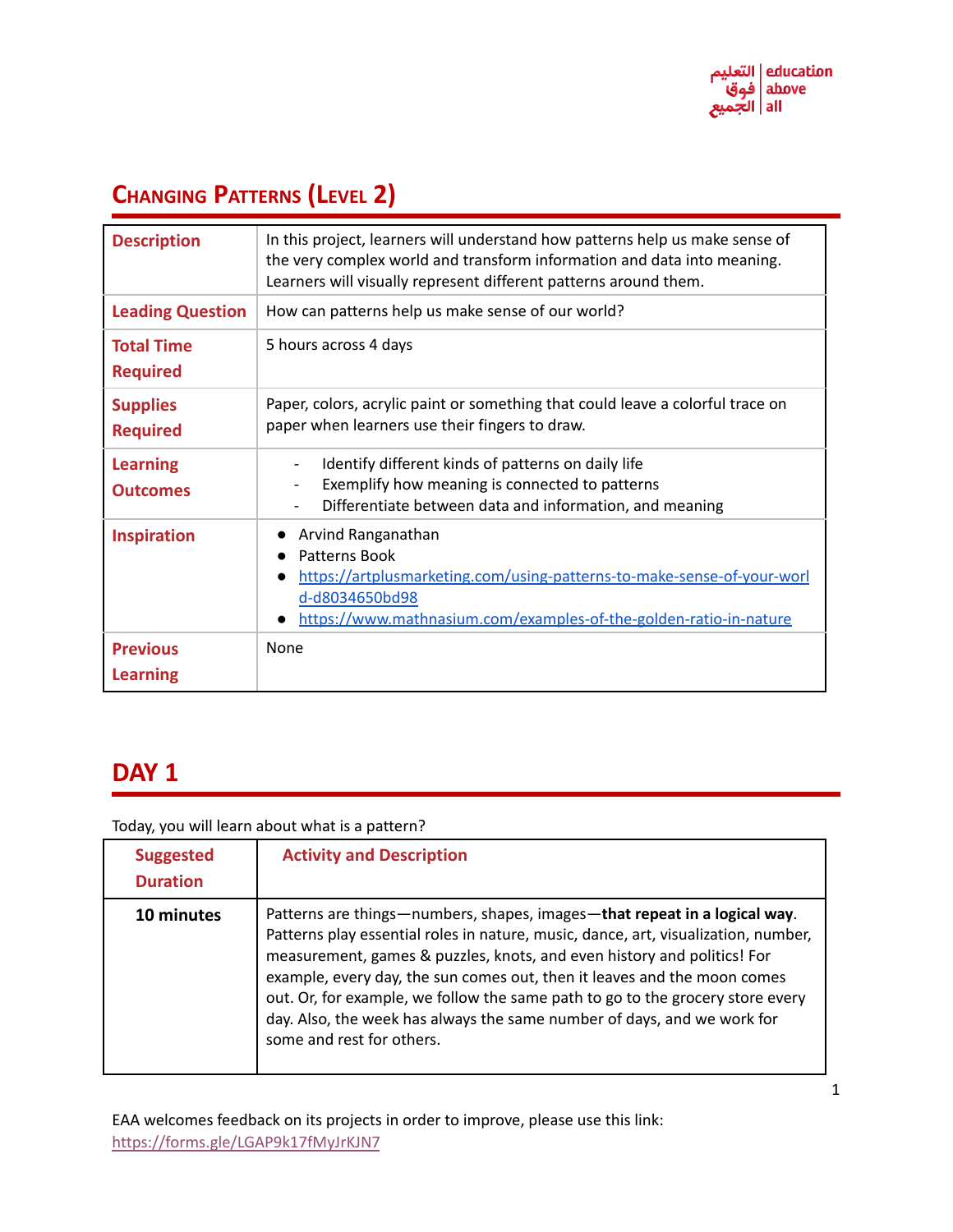

|                         | Try to come up with definitions and a few examples.                                                                                  |       |       |       |       |       |
|-------------------------|--------------------------------------------------------------------------------------------------------------------------------------|-------|-------|-------|-------|-------|
| 10 minutes<br>(Set-up)  | Begin Day 1 by setting up some sheets of paper as a diary to keep track and<br>notes of the following things:                        |       |       |       |       |       |
| 10 minute<br>reflection |                                                                                                                                      | Day 1 | Day 2 | Day 3 | Day 4 | Day 5 |
| every day.              | Did I lose my<br>temper today?<br>If I did, when<br>did it happen?<br>What<br>happened<br>before that?<br>What<br>happened<br>after? |       |       |       |       |       |
|                         | Did I have<br>nighttime fears<br>or nightmares?<br>What did I do<br>during the day?<br>When did I<br>have my last<br>meal?           |       |       |       |       |       |
|                         | Did I wake up<br>rested today?<br>What time did I<br>go to bed the<br>night before?                                                  |       |       |       |       |       |
|                         | Another<br>behavior or<br>reaction that<br>you would like<br>to pay<br>attention to                                                  |       |       |       |       |       |
|                         | Another<br>behavior or<br>reaction that<br>you would like                                                                            |       |       |       |       |       |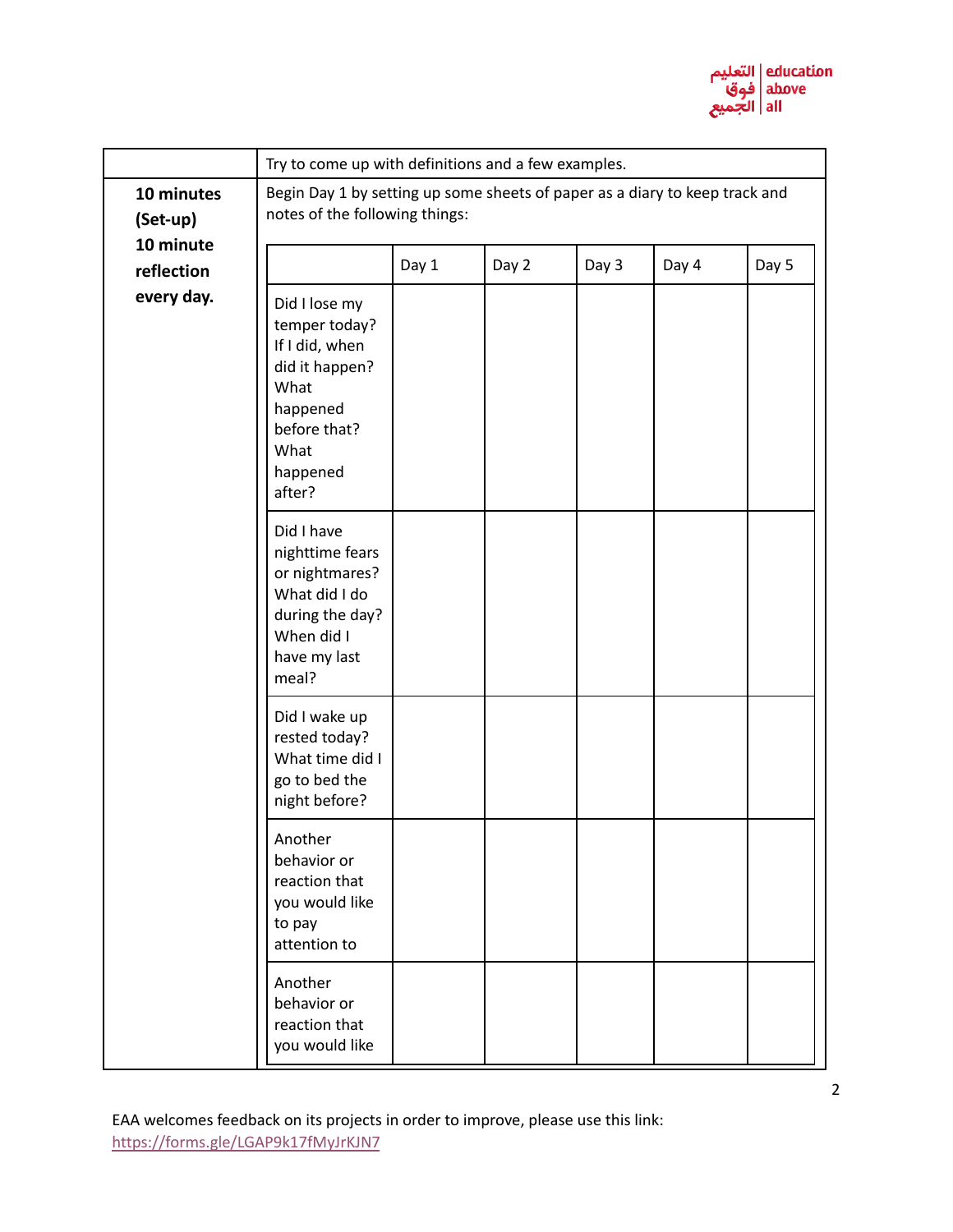

|                        | to pay<br>attention to                                                                                                                                                                                                                                                                                                                                                                                                                                                                                       |                                                                                                                                                                                                      |  |  |
|------------------------|--------------------------------------------------------------------------------------------------------------------------------------------------------------------------------------------------------------------------------------------------------------------------------------------------------------------------------------------------------------------------------------------------------------------------------------------------------------------------------------------------------------|------------------------------------------------------------------------------------------------------------------------------------------------------------------------------------------------------|--|--|
|                        | Pay attention throughout the day and see if there is another behavior that we<br>have not thought about, but that you would like to investigate.                                                                                                                                                                                                                                                                                                                                                             |                                                                                                                                                                                                      |  |  |
| At least 30<br>minutes | <b>The Pattern Detective</b><br>The purpose of this activity is for you to think about your own relationship to<br>your life in terms of patterns. It is also a chance for you to share more about<br>yourself!                                                                                                                                                                                                                                                                                              |                                                                                                                                                                                                      |  |  |
|                        | Go around your house and/or neighborhood/school/class and find examples of<br>10 patterns. For instance, "How does your family usually spend time during the<br>week?," "How does your body move when you dance?," "How do the phone or<br>waking up alarm ring?," "What does school, a class or homework feel like?,"<br>"How do the tiles in your kitchen look like?," "What do plant leaves or<br>branches look like?," "What does the inside of a fruit look like?," etc.                                |                                                                                                                                                                                                      |  |  |
|                        | Spend some time really searching so you are able to find diverse examples with<br>rich and different attributes - a mixture of patterns that are beautiful,<br>surprising, complex, curious, multifaceted, mathematical, and artistic, and that<br>come from many different areas.                                                                                                                                                                                                                           |                                                                                                                                                                                                      |  |  |
|                        | For each of these 10 patterns provide:                                                                                                                                                                                                                                                                                                                                                                                                                                                                       |                                                                                                                                                                                                      |  |  |
|                        | A brief description of the pattern itself: what are its main<br>a.<br>you find it, what does it remind you of, etc.<br>b. A brief description of why you found this pattern compelling<br>enough to include it in your collection.<br>c.<br>beans, sticks, whatever you are able to find.<br>A name, one that you think is appropriately descriptive<br>d.                                                                                                                                                   | features-colors, shape, timing, etc,), where it arises, where did<br>A visual image, sample, or rendering of the pattern. For this,<br>you can use pencil, colors, or you can also use small stones, |  |  |
|                        | Remember that not all patterns are directly observable. For example, we can<br>see the symmetry in a fruit (if you cut it in half, then both halves probably look<br>the same), or we can see how tiles are arranged in the floor, but there are<br>things that we cannot "see". For example, we only see a pattern of day and<br>night, after we have observed several days and nights. Or, for instance, one<br>way to "see" patterns in music is when we represent them with our bodies<br>when we dance. |                                                                                                                                                                                                      |  |  |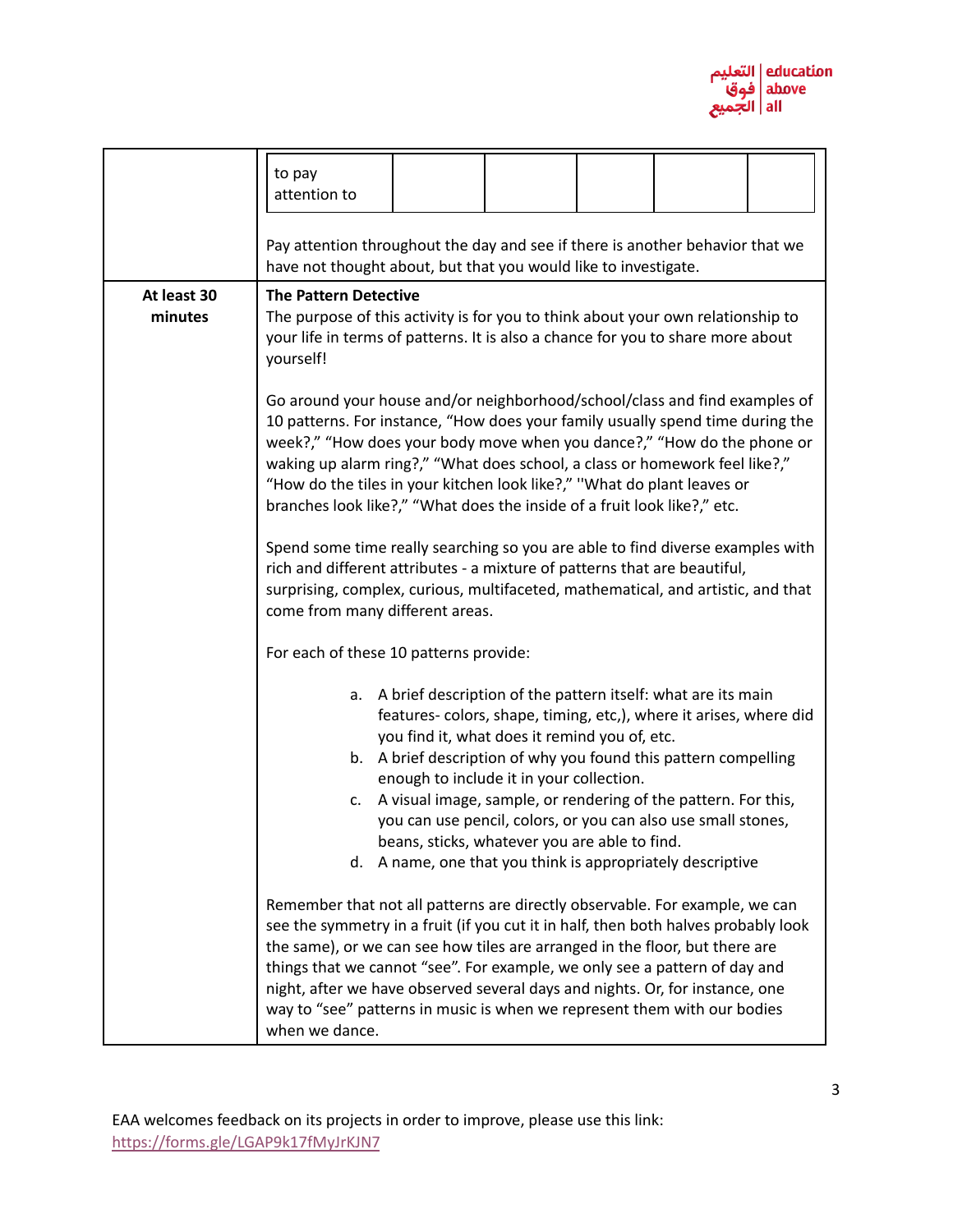

| Challenge: try to also look for these kinds of patterns, and think about ways of<br>"seeing" or representing things that we can't usually see. |
|------------------------------------------------------------------------------------------------------------------------------------------------|
|                                                                                                                                                |
| You can use this format to note your observations (although you can also be<br>creative regarding how to show and arrange your observations)   |
|                                                                                                                                                |
| Pattern #1                                                                                                                                     |
|                                                                                                                                                |
|                                                                                                                                                |
| Visual representation:                                                                                                                         |
|                                                                                                                                                |
|                                                                                                                                                |
|                                                                                                                                                |
|                                                                                                                                                |
|                                                                                                                                                |
|                                                                                                                                                |
| Main features:                                                                                                                                 |
|                                                                                                                                                |
|                                                                                                                                                |
| What does it remind me of?                                                                                                                     |
|                                                                                                                                                |
|                                                                                                                                                |
|                                                                                                                                                |
|                                                                                                                                                |
| Why do I find it compelling?                                                                                                                   |
|                                                                                                                                                |
|                                                                                                                                                |
|                                                                                                                                                |
|                                                                                                                                                |
|                                                                                                                                                |
|                                                                                                                                                |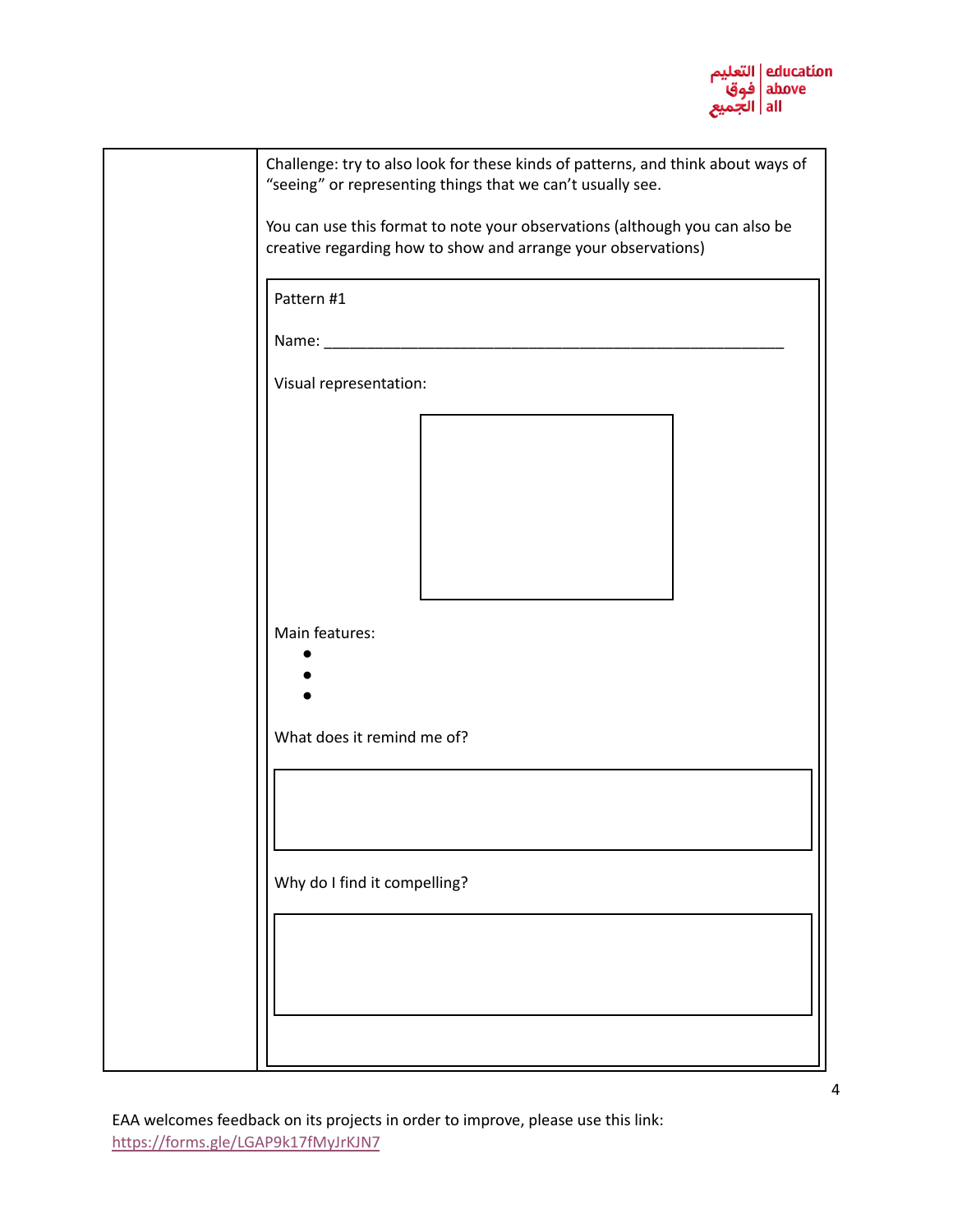

| Feedback. There are no right or wrong answers here! But it is still important to<br>reflect on your work. Show your list to a peer (who has also done the exercise)<br>or to a family member, who will look closely at what you wrote. comment on<br>each other's work using these prompts:                              |
|--------------------------------------------------------------------------------------------------------------------------------------------------------------------------------------------------------------------------------------------------------------------------------------------------------------------------|
| <b>CLARIFY:</b> Are there ideas that the learner shared that need to be<br>clarified or explained a little bit more?                                                                                                                                                                                                     |
| <b>CONNECT:</b> Can you identify a connection with the patterns or the<br>ideas that the learner shared? Explain what that connection is. For<br>example, the pattern might remind you of a place you've been or<br>your experience might be connected to one of the parts of the<br>system that the learner identified. |
| • NEW IDEAS: Did the learners' analysis of the patterns extend your<br>thinking about patterns or give you a new perspective on<br>something? If so, share how.                                                                                                                                                          |

Today you will begin to explore less observable patterns with routines, routes, sounds, music, movement, and your bodies. You will also explore ways of representing patterns.

| <b>Suggested</b><br><b>Duration</b> | <b>Activity and Description</b>                                                                                                                                                                                                |
|-------------------------------------|--------------------------------------------------------------------------------------------------------------------------------------------------------------------------------------------------------------------------------|
| 15 minutes                          | <b>Music and Patterns.</b><br>After setting up your diary, think about ways of understanding music and how<br>it is related to patterns. Create your own movement and sound pattern taking<br>into account the following keys: |
|                                     | $A = (snap your fingers)$<br>$B = (clap your hands)$<br>C= (stomp your feet)<br>$D = (slap$ in thighs)                                                                                                                         |
|                                     | Example: if the keys are B, B, D, A, C, C, B, B, D, A, C, C, these movements should be:<br>Clap, clap, slap in thighs, snap, stomp, stomp                                                                                      |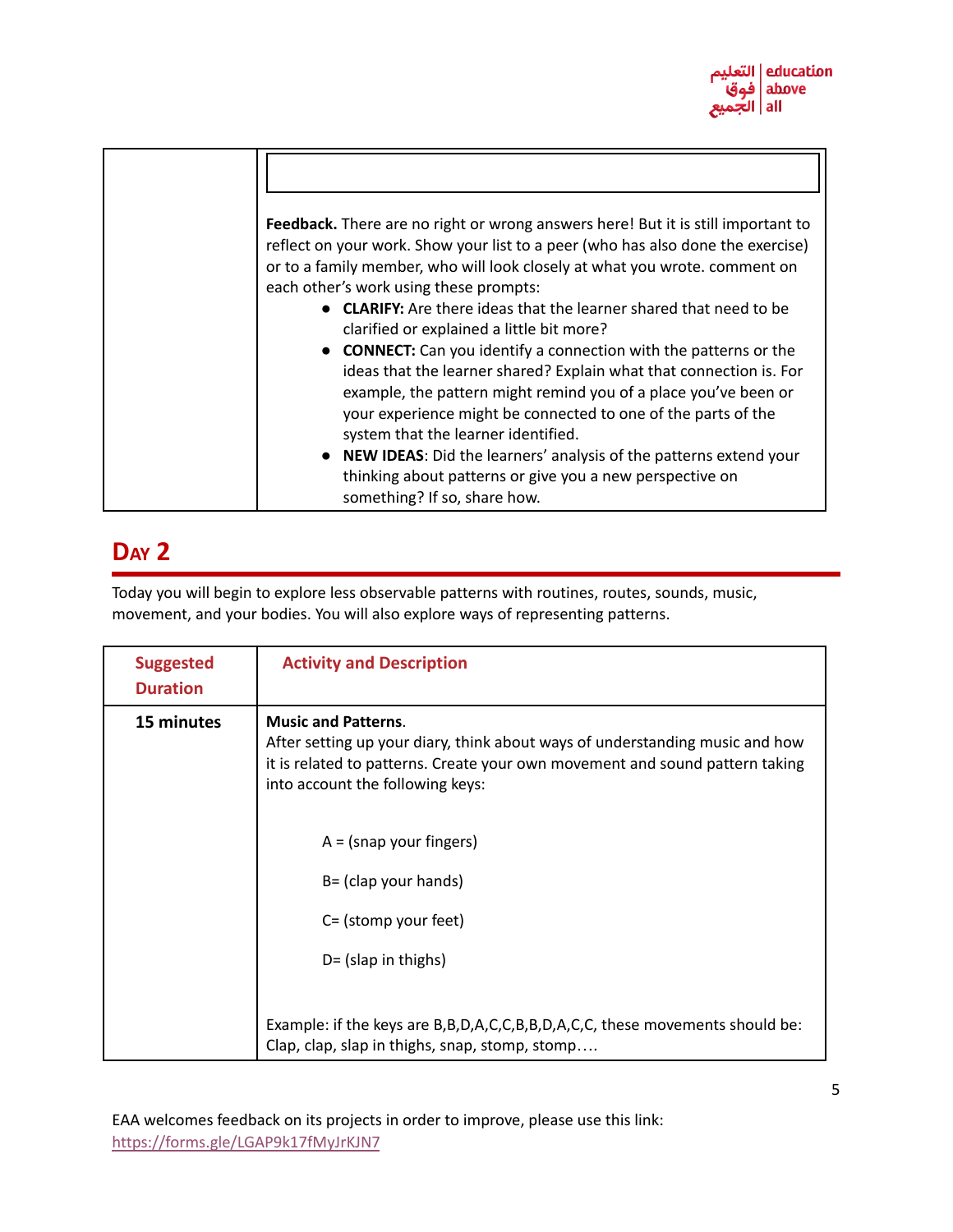

|            | The choreography that you create should be at least 20 keys long (i.e. it should<br>contain 20 individual letter keys such as A, B, C etc.).                                                                                                                                                                                                                                                                                                   |
|------------|------------------------------------------------------------------------------------------------------------------------------------------------------------------------------------------------------------------------------------------------------------------------------------------------------------------------------------------------------------------------------------------------------------------------------------------------|
|            | Explore more intentionally different types of patterns. For example, creating a<br>"symmetric" pattern (e.g. BBDA ADBB) or a "cluster" pattern (e.g. BBBBBBB<br>ACD), What would a "spiral" look like when it comes to choreography? (Again,<br>there is no right or wrong answer or correct interpretation of the type pattern.<br>These names and ideas should just be scaffolds for the students to explore).<br>Rehearse the choreography. |
| 20 minutes | If it is easier, instead of writing the keys, you can also draw and cut images                                                                                                                                                                                                                                                                                                                                                                 |
|            | representing the movement), rearrange them in different orders, and put them<br>on the floor to follow.                                                                                                                                                                                                                                                                                                                                        |
|            | If you prefer, you are welcome to create your own keys and movements (and to<br>make more than 4 keys as well). The activity can be made as complex as you<br>want.                                                                                                                                                                                                                                                                            |
| 30 minutes | If possible, you can ask somebody else at home to recreate the pattern with<br>you. If you are in a classroom or in a group setting, you are encouraged to take<br>turns and do each other's choreography as a group, or create patterns to<br>challenge others (it can be like a dance contest).                                                                                                                                              |
| 5 minutes  | Dancing, music, and rhythm are the results of sounds and tones that repeat<br>themselves in different order. These are also patterns that are present in many<br>of our lives! Reflect on how we don't actually see some patterns, like music,<br>but that we can find ways to represent them.                                                                                                                                                 |
| 5 minutes  | Also, spend some time thinking about how patterns are not only there: we<br>don't only find them, we can also create them!                                                                                                                                                                                                                                                                                                                     |
|            | Brainstorm what are other types of patterns (e.g. patterns in time - routines;<br>patterns in how you get from one place to another- routes; patterns in how the<br>school year is set up, etc.)                                                                                                                                                                                                                                               |
| 30 minutes | Optional- Enrichment Activity (WhatsApp-Dependent). Copy the following<br>images on a sheet of paper and take a look at them:                                                                                                                                                                                                                                                                                                                  |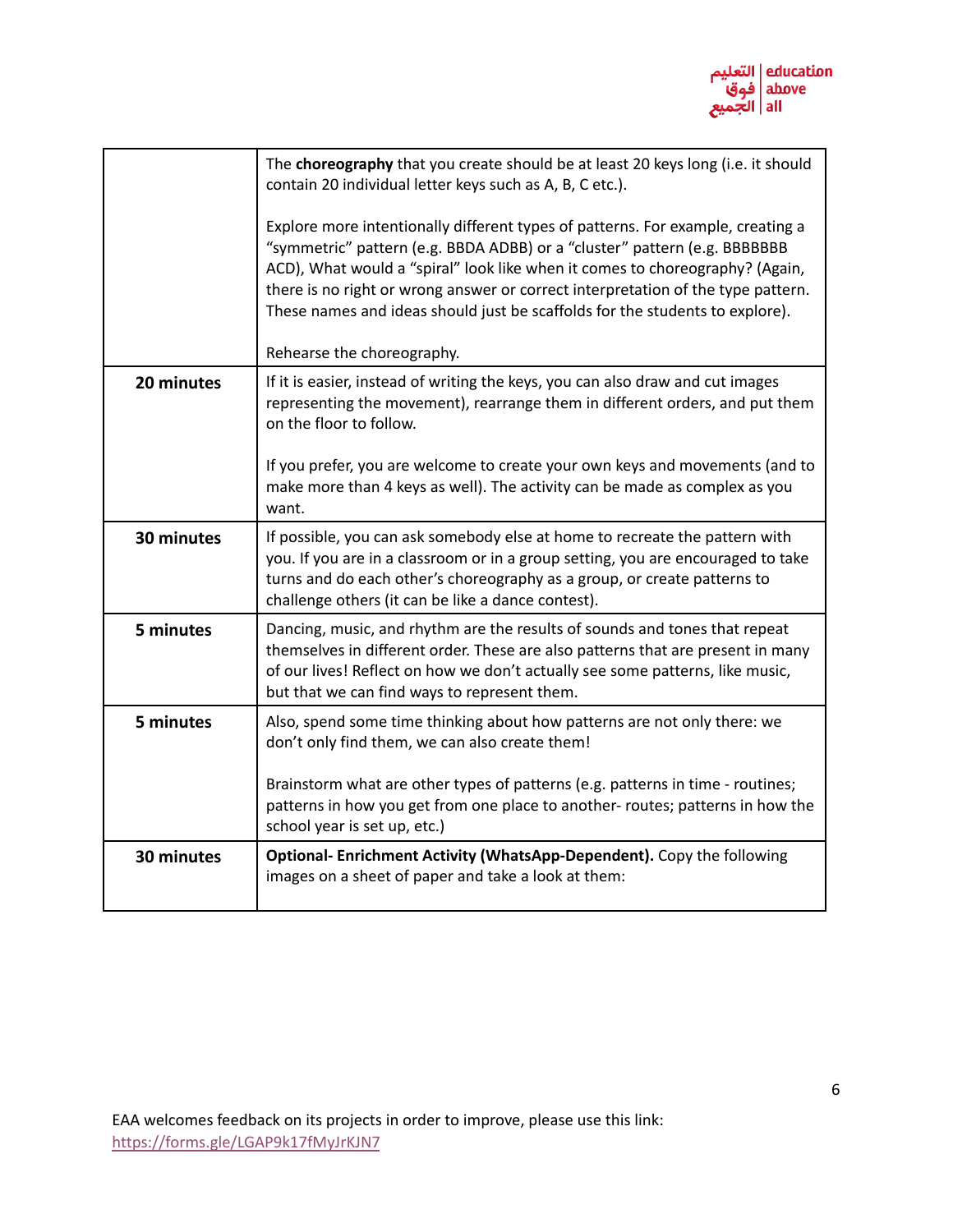

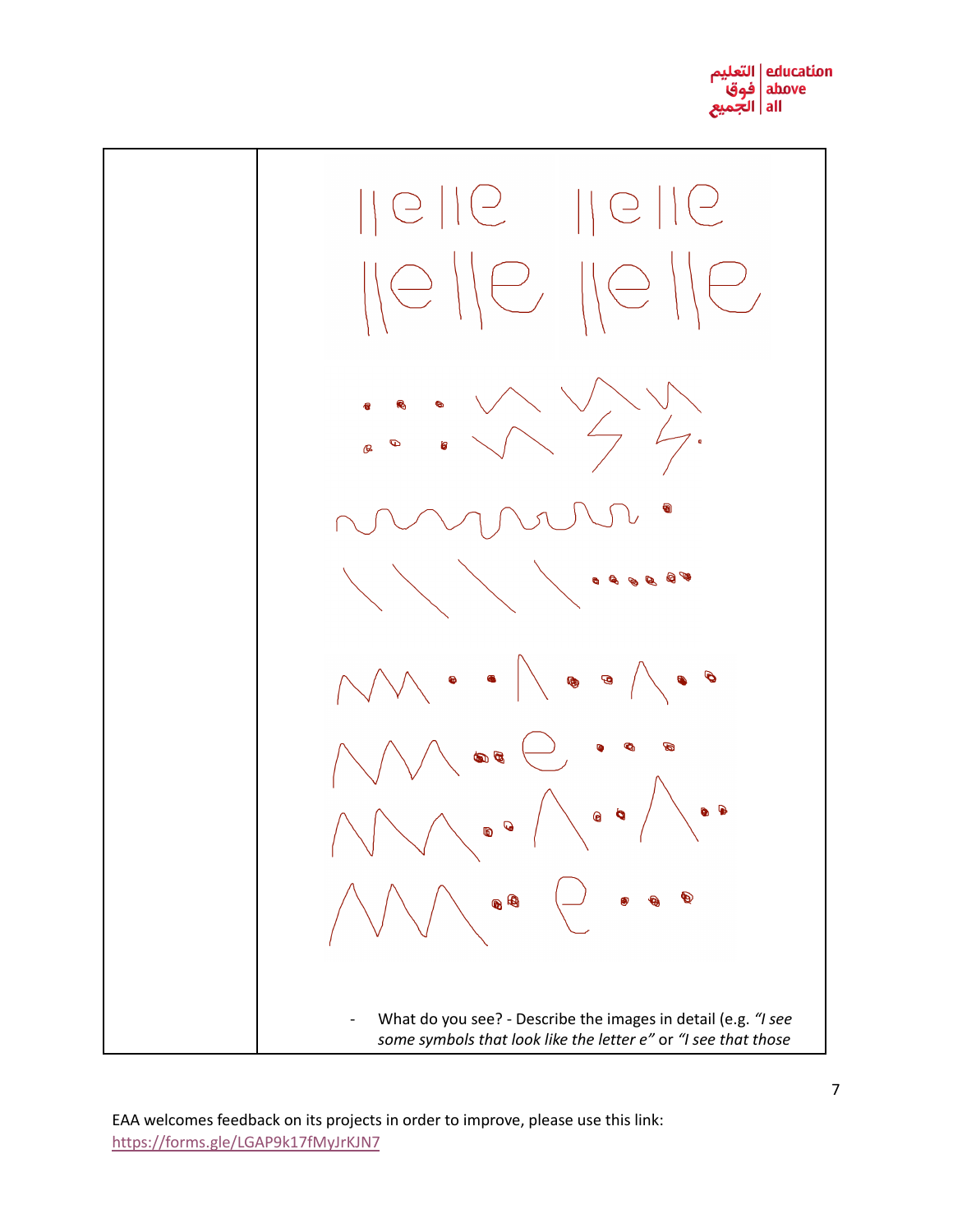

| symbols appear in the first image and then again in the last<br>$one''$ )<br>What do you think is going on here? - Come up with all sorts of                                     |
|----------------------------------------------------------------------------------------------------------------------------------------------------------------------------------|
| ideas (e.g. "It looks like what someone who is learning to write<br>will write," "they look like letters in another language", etc.)<br>What do you wonder about these patterns? |
| The images represent a song! Play the song! You can:                                                                                                                             |
| If a video is available, watch this video:<br>$\bullet$                                                                                                                          |
| //www.youtube.com/watch?v=MWbzRP5gJw4                                                                                                                                            |
| View it via WhatsApp through the following voice note:                                                                                                                           |
| https://voca.ro/1dnr91Bu64wi                                                                                                                                                     |
| Try to follow with your fingers the patterns in the images that you just saw                                                                                                     |
| (part 2). The images represent the rhythms of the song in different ways.                                                                                                        |
| Someone "translated" the patterns of rhythm to something that we can see.                                                                                                        |
| This is called a Musicgram and is very similar to how musicians "write" music.                                                                                                   |
| Create your own "Musicgram" for your favorite song in a sheet of paper! The<br>musicgram needs to have the following characteristics:                                            |
| "Translating" one minute of a song                                                                                                                                               |
| Visually, a "reader" should be able to differentiate between the                                                                                                                 |
| "chorus" and the rest of the song                                                                                                                                                |
| There should be at least 5 different signs                                                                                                                                       |

Today you will learn about how to use patterns.

| <b>Suggested</b><br><b>Duration</b> | <b>Activity and Description</b>                                                                                                                                                                                                                                                                                                                                                                                                                                        |
|-------------------------------------|------------------------------------------------------------------------------------------------------------------------------------------------------------------------------------------------------------------------------------------------------------------------------------------------------------------------------------------------------------------------------------------------------------------------------------------------------------------------|
| 5 minutes                           | Vision involves identifying patterns, like combining pixels. Somehow we<br>organize the flickering map of brightness and color into surfaces, textures,<br>shapes and objects embedded in a three-dimensional space. This was the<br>inspiration for a drawing technique called pointillism. Famous painters, such as<br>Georges Pierre Seurat and Vincent van Gogh used this technique. And it is also<br>used in computers and screens.<br>Let's see how this works. |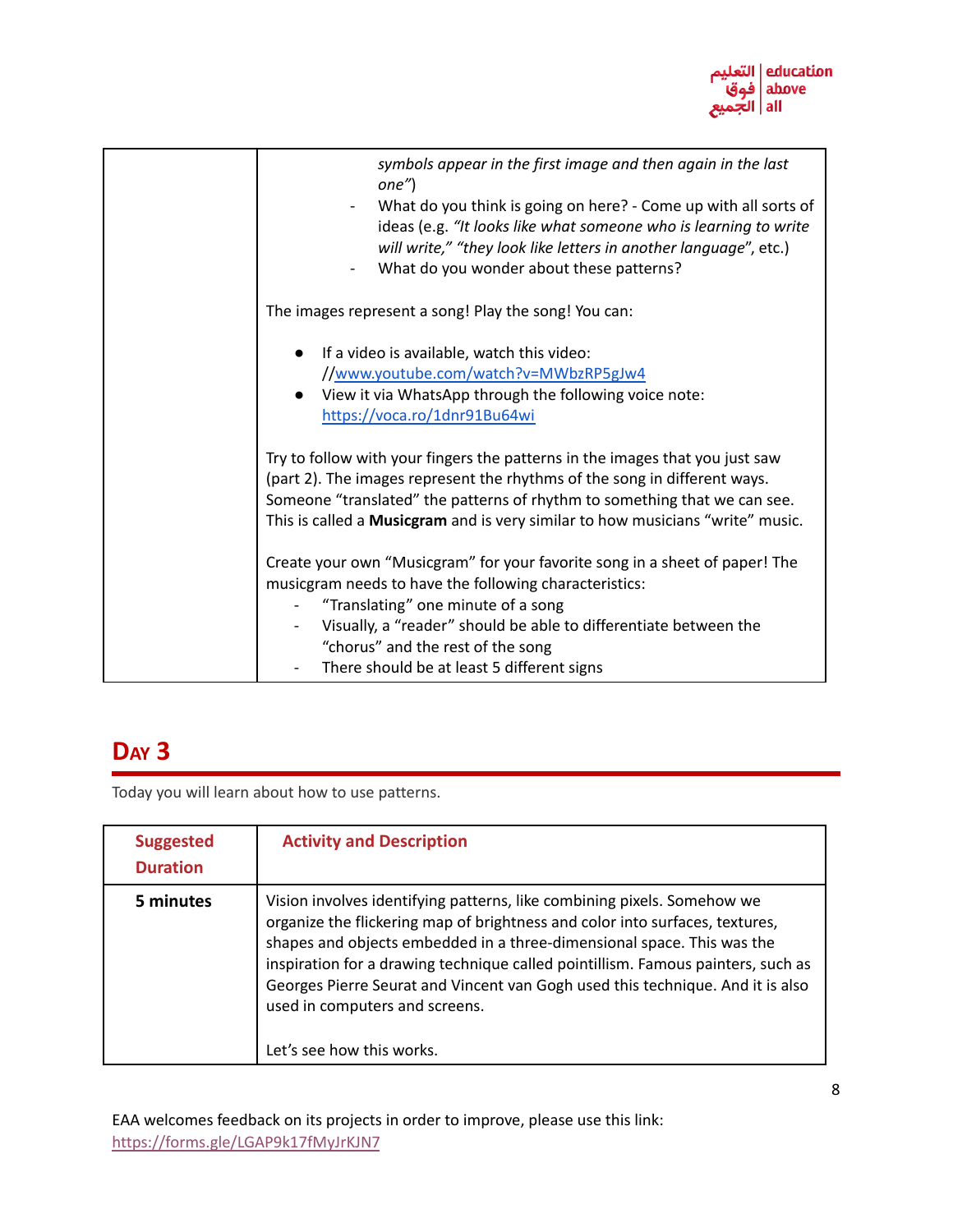

| 10 minutes | Decide on a design you would like to paint. This can be very simple such as a<br>rainbow or flower. Older learners can try drawing a simple landscape.                                                                                                                                                                                                                                                                                                                                                                       |  |  |
|------------|------------------------------------------------------------------------------------------------------------------------------------------------------------------------------------------------------------------------------------------------------------------------------------------------------------------------------------------------------------------------------------------------------------------------------------------------------------------------------------------------------------------------------|--|--|
|            | Sketch that design with a pencil.                                                                                                                                                                                                                                                                                                                                                                                                                                                                                            |  |  |
| 20 minutes | Decide on the colors that you design will have (ideally, no more than three). So,<br>for instance, you will use green for the stem of the flower, and pink for the<br>flower.                                                                                                                                                                                                                                                                                                                                                |  |  |
|            | Instead of filling the white space with traces, leave marks with your fingers<br>until most of the space has been filled. You can explore by leaving darker and<br>lighter marks with the same color and/or combining two similar colors/two<br>shades of the same color for the same part of the drawing.                                                                                                                                                                                                                   |  |  |
| 10 minutes | After you have finished, let the paint dry, and do this exercise ("Zoom in"<br>Thinking Routine). Ask the questions to a family member or friend:                                                                                                                                                                                                                                                                                                                                                                            |  |  |
|            | Make a tiny hole in a sheet of paper and place it on top of your<br>drawing. Ask: What do you see or notice? What is your hypothesis or<br>interpretation of what this might be based on what you see or notice?                                                                                                                                                                                                                                                                                                             |  |  |
|            | Use the same sheet of paper, but make the hole a bit larger. Ask: what<br>$\bullet$<br>new things do you see or notice? How does this change your<br>hypothesis or interpretation?                                                                                                                                                                                                                                                                                                                                           |  |  |
|            | Finally, without the paper, ask: What do you see or notice? What is<br>$\bullet$<br>your hypothesis or interpretation of what this might be based on what<br>you see or notice?                                                                                                                                                                                                                                                                                                                                              |  |  |
| 10 minutes | This process of "zooming out" that you just did with your drawings is called<br>"abstraction" and patterns help us do this. An abstraction involves the<br>synthesis of particular facts or data into one general theory or picture about<br>something. Abstraction is the opposite of specification or staying at the level of<br>the details. Patterns help us move away from specifics to understand what is<br>repeating and in what way. Without patterns, we would not be able to<br>understand what we see around us! |  |  |
|            | What kind of things do you think we can do with patterns? Write down your<br>ideas.                                                                                                                                                                                                                                                                                                                                                                                                                                          |  |  |

Today you will begin a more "mathematical" exploration of patterns and learn about sequences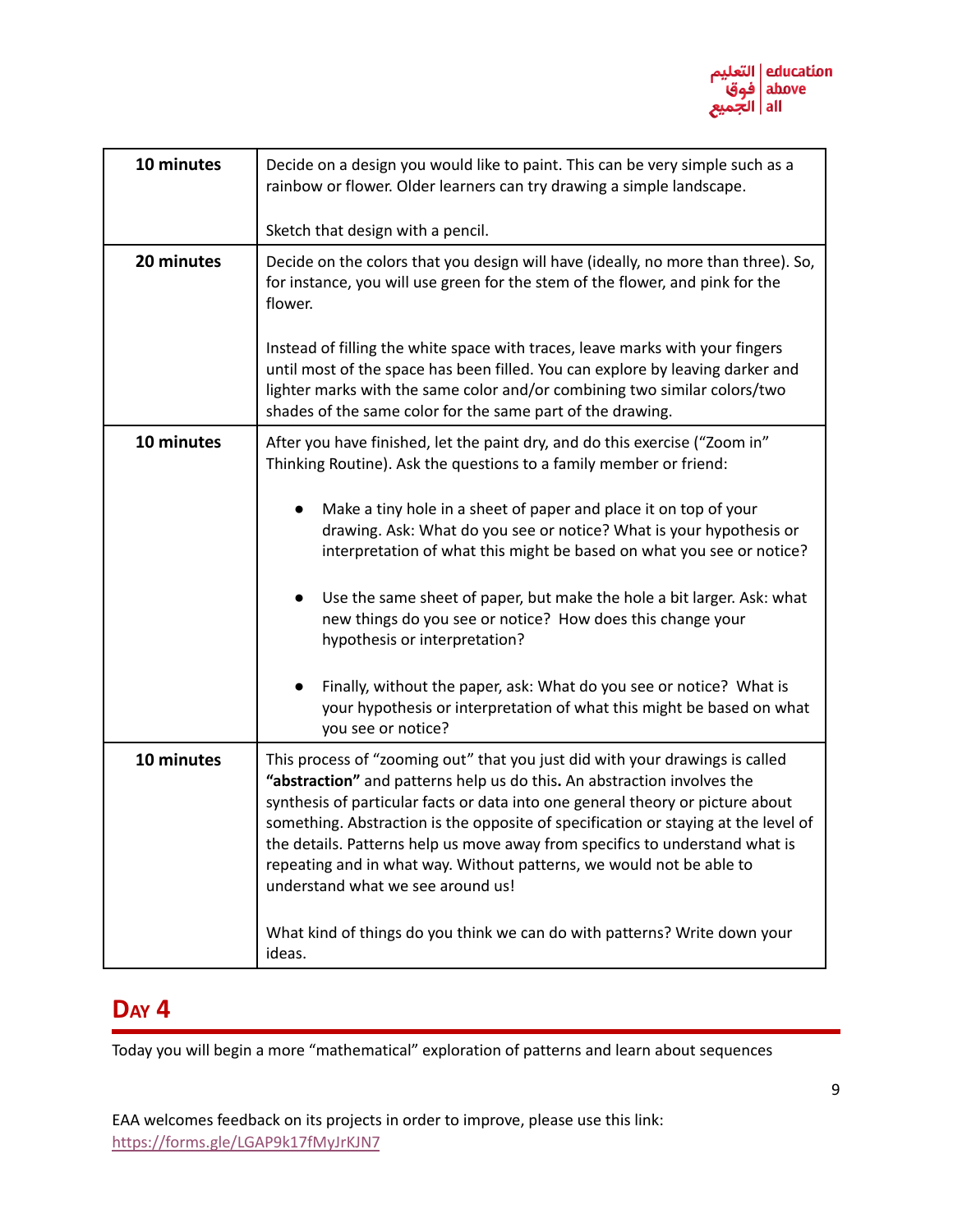

| <b>Suggested</b><br><b>Duration</b> | <b>Activity and Description</b>                                                                                                                                                                                                                                                                 |
|-------------------------------------|-------------------------------------------------------------------------------------------------------------------------------------------------------------------------------------------------------------------------------------------------------------------------------------------------|
| 20 minutes                          | Here are some examples of patterns in math:                                                                                                                                                                                                                                                     |
|                                     | 111111111                                                                                                                                                                                                                                                                                       |
|                                     | Can you guess what number comes next? Of course! 1. This is a very simple<br>pattern.                                                                                                                                                                                                           |
|                                     | Let's try another one:                                                                                                                                                                                                                                                                          |
|                                     | 1010101010101 What number comes next?                                                                                                                                                                                                                                                           |
|                                     | How about this one:                                                                                                                                                                                                                                                                             |
|                                     | 1357911 What number comes next? How do you know what number<br>comes next?                                                                                                                                                                                                                      |
|                                     | There is a rule that can help you find the following number. In this case, the<br>rule is adding "2" to the previous number.                                                                                                                                                                    |
|                                     | Let's try another one:                                                                                                                                                                                                                                                                          |
|                                     | 3691215 What number comes next? How do you know? (In this case,<br>the rule is that all these numbers are the multiples of three, ordered from the<br>smallest to the largest)                                                                                                                  |
|                                     | 918273645 What number comes next? How do you know?                                                                                                                                                                                                                                              |
| 15 minutes                          | Design your own sequences starting with number 1 and based on a rule (at<br>least two). You can come up with this rule combining addition, subtraction, and<br>multiplication. For example, "the next number will be the previous number<br>times 3, minus 1 (The sequence would be: 1 2 5 14)" |
|                                     | You can challenge family members or peers to guess the following number in<br>the sequence.                                                                                                                                                                                                     |
| 10 minutes                          | Finally, consider the following numbers:                                                                                                                                                                                                                                                        |
|                                     | $0, 1, 1, 2, 3, 5, 8, 13, 21, 34, 55, \ldots$                                                                                                                                                                                                                                                   |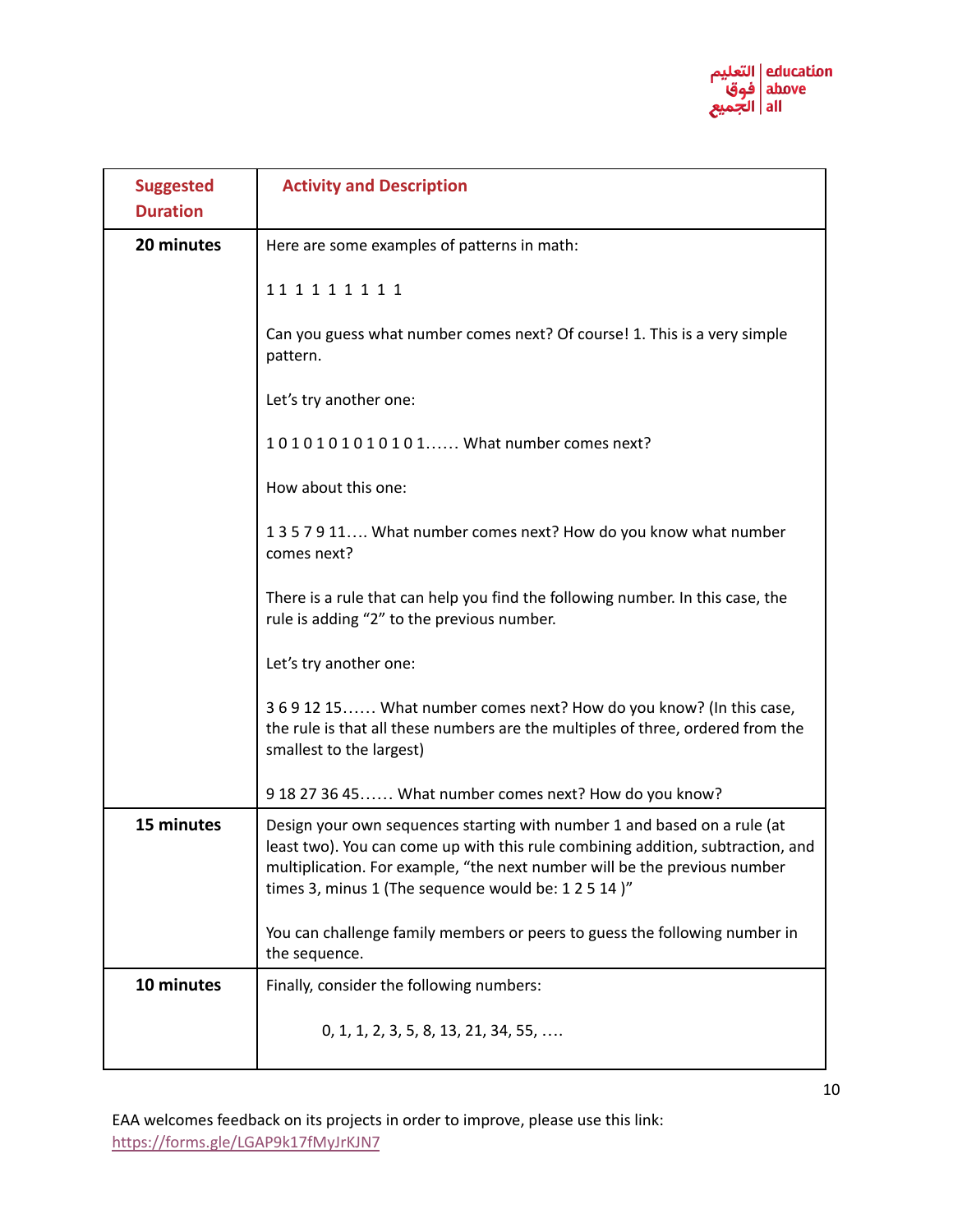

|            | Can you predict what number comes next? (Set the timer again, and give 5 min<br>to find the pattern).<br>This is called the Fibonacci sequence. Each number is the sum of the two<br>numbers that precede it. Double check this pattern. It's a simple pattern, but it<br>appears to be a kind of built-in numbering system to the universe                                                                                                             |
|------------|---------------------------------------------------------------------------------------------------------------------------------------------------------------------------------------------------------------------------------------------------------------------------------------------------------------------------------------------------------------------------------------------------------------------------------------------------------|
| 15 minutes | Create your own dance choreography using the Fibonacci sequence e.g. blank                                                                                                                                                                                                                                                                                                                                                                              |
|            | (0), tap (1), tap (1), snap (2) or make up your own dance choreography<br>based on the sequences that you came up with.                                                                                                                                                                                                                                                                                                                                 |
| 10 minutes | Here are some examples of things where we can also find the Fibonacci<br>sequence:                                                                                                                                                                                                                                                                                                                                                                      |
|            | The number of petals in a flower consistently follows the<br>a.<br>Fibonacci sequence. Famous examples include the lily, which<br>has three petals, buttercups, which have five (pictured at left),<br>the chicory's 21, the daisy's 34, and so on.                                                                                                                                                                                                     |
|            | The Fibonacci sequence can also be seen in the way tree<br>b.<br>branches form or split. A main trunk will grow until it produces<br>a branch, which creates two growth points. Then, one of the<br>new stems branches into two, while the other one lies<br>dormant. This pattern of branching is repeated for each of the<br>new stems. Root systems and even algae exhibit this pattern.                                                             |
|            | The head of a flower is also subject to Fibonaccian processes.<br>c.<br>Typically, seeds are produced at the center, and then migrate<br>towards the outside to fill all the space. Sunflowers provide a<br>great example of these spiraling patterns. The seed heads are<br>so tightly packed that the total number can get quite high $-$ as<br>many as 144 or more. And when counting these spirals, the<br>total tends to match a Fibonacci number. |
|            | If possible, go around and try to find flowers, cones, trees, ferns, shells, or<br>objects that follow the Fibonacci sequence.                                                                                                                                                                                                                                                                                                                          |

Today you will learn that patterns can be changed!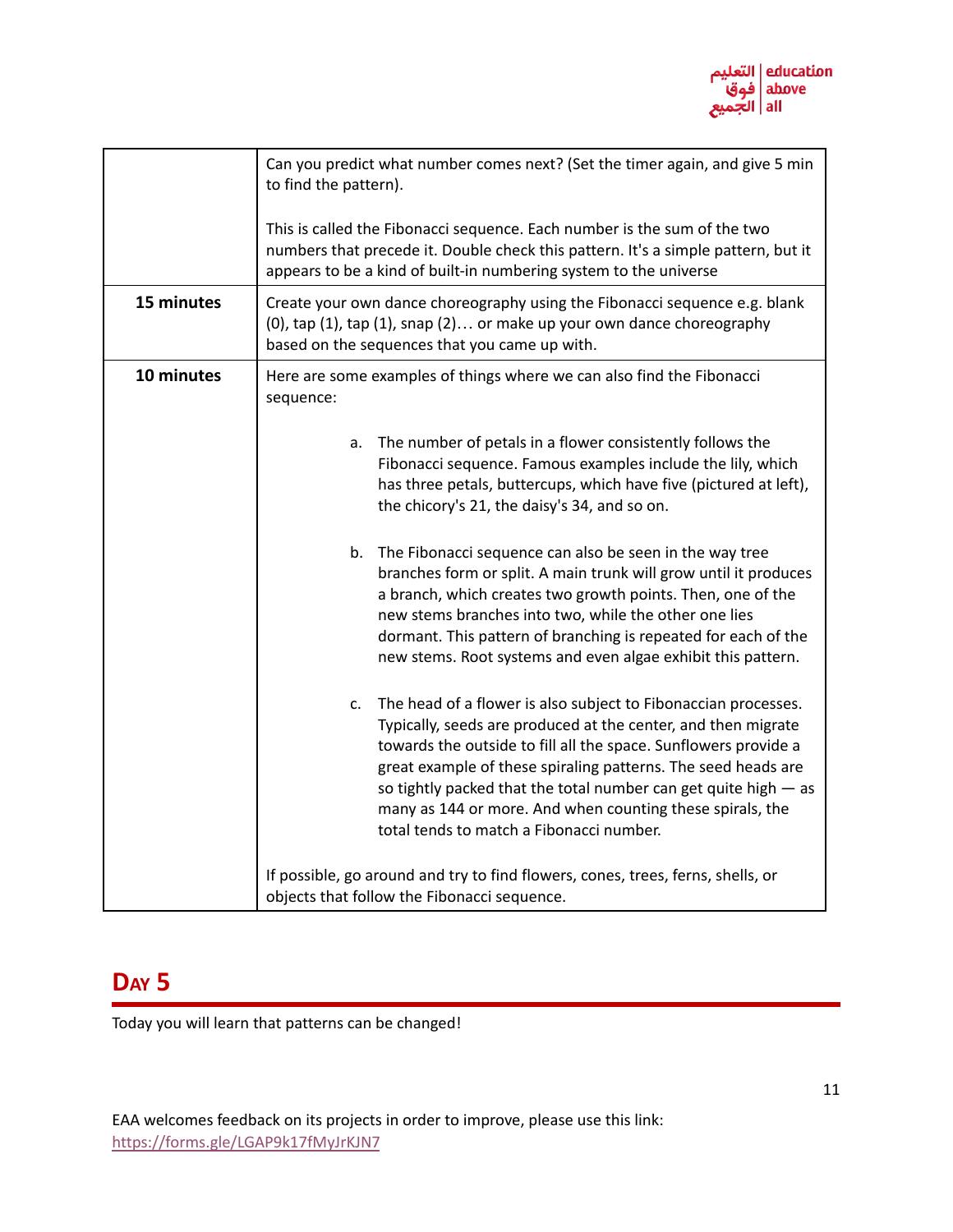

| <b>Suggested</b><br><b>Duration</b> | <b>Activity and Description</b>                                                                                                                                                                                                                                                                                                                                                                                                    |
|-------------------------------------|------------------------------------------------------------------------------------------------------------------------------------------------------------------------------------------------------------------------------------------------------------------------------------------------------------------------------------------------------------------------------------------------------------------------------------|
| 1 hour                              | Awareness of the basic patterns that exist in our world will help you see what's<br>happening around you in a different light.                                                                                                                                                                                                                                                                                                     |
|                                     | For example, if we know that two things have been happening together in the<br>past, we might be able to predict what will happen in the future. For example,<br>if we see that whenever there are clouds, it is likely that it will rain, then we<br>can expect that, if we see clouds, it is going to rain. This approach is the<br>foundation of almost every discipline, including architecture, design, math, and<br>science. |
|                                     | But, most importantly, having an understanding of what might happen in a<br>situation may give you the opportunity to create a different outcome than<br>what you have seen before.                                                                                                                                                                                                                                                |
|                                     | Throughout the week, we have been keeping track of some behaviors in our<br>diaries. Take a look at them and try to observe some emerging patterns.                                                                                                                                                                                                                                                                                |
|                                     | Write down three patterns that you believe are emerging from your<br>observations following this structure:                                                                                                                                                                                                                                                                                                                        |
|                                     | "When I _________________, then ________________ happened."                                                                                                                                                                                                                                                                                                                                                                        |
|                                     | For example, you can say something like "When I ate chips late at night, then I<br>had nightmares."                                                                                                                                                                                                                                                                                                                                |
|                                     | Are there "good" or "bad" patterns or habits?                                                                                                                                                                                                                                                                                                                                                                                      |
|                                     | Let's "Zoom out." Think about the same pattern in the context of a month, and<br>in the context of a year. Is this something that you might be able to observe<br>over the course of this time?                                                                                                                                                                                                                                    |
|                                     | Brainstorm some ideas to break or enhance each of three patterns that you<br>identified.                                                                                                                                                                                                                                                                                                                                           |
|                                     | Make a poster to remind themselves of how to break those. You can use some<br>of the patterns that you observed on day one or pointillism to design your<br>posters.                                                                                                                                                                                                                                                               |